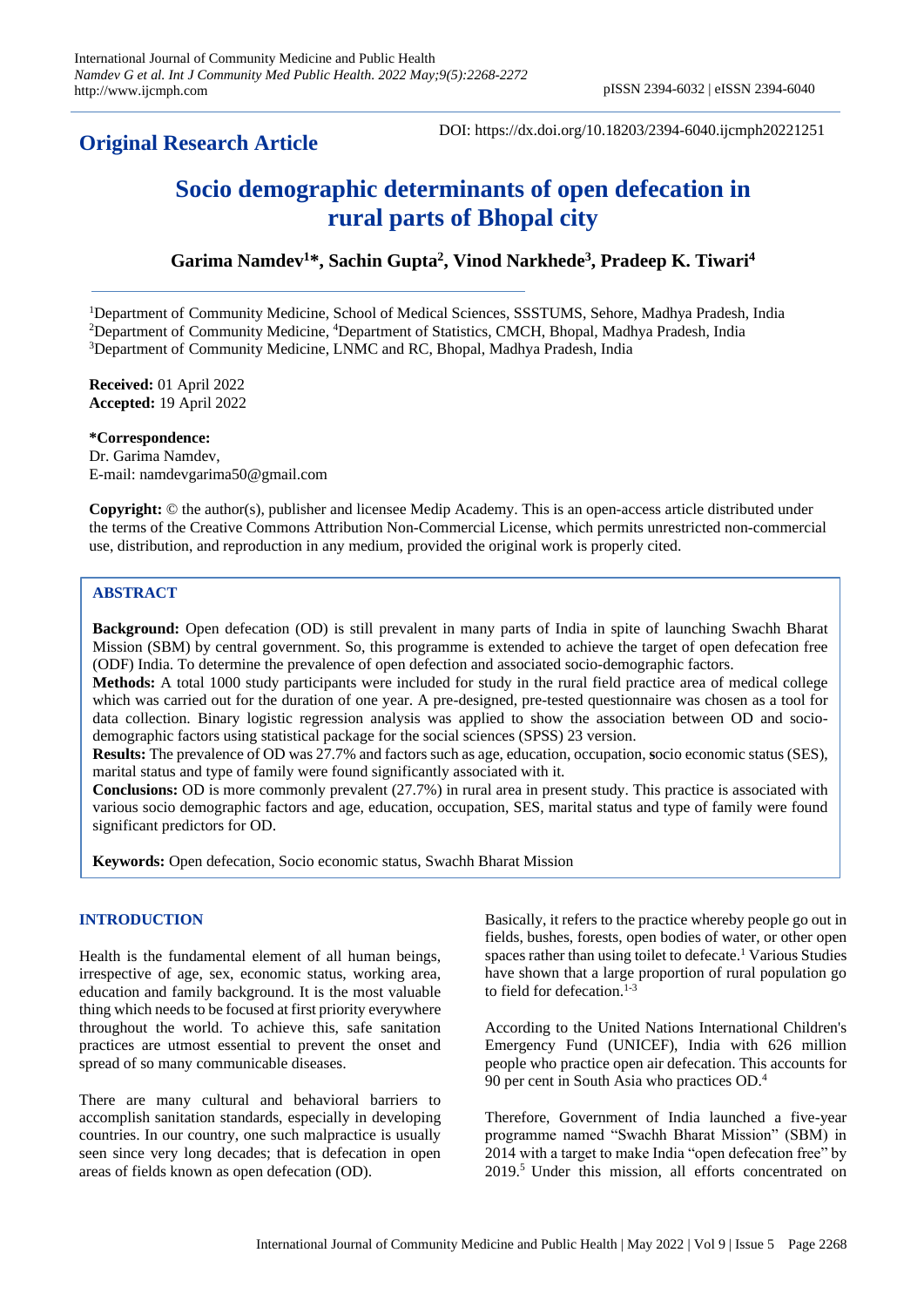constructing sanitary latrines in every household throughout the country.

India was declared an open defecation free (ODF) country at the conclusion of SBM on 02 October 2019. But, statistics from  $NFHS - 5$  survey tells that India is much far away from achieving the ODF. This conflicting evidence from two government bodies can be explained that SBM informs us about the access of toilets, while NFHS-5 tells the fraction of households that actually use the toilets.<sup>6</sup>

Therefore, in this context, the department of drinking water and sanitation (DDWS) under the ministry of Jal Shakti, launched the second phase of SBM (SBM II) on May 2020 with the objective to achieve ODF plus status for India i.e. sustaining India's ODF status as well as going beyond OD and tackling the impending challenges of solid and liquid waste management.<sup>7</sup>

The guidelines for SBM II distinctly mention that this programme will work towards ensuring that everyone will use the toilet to declare a village/community ODF. OD had not been eliminated in any of the districts surveyed in north India and in Madhya Pradesh, 25% were estimated to be defecated in open fields where major chunk of population live in rural areas.<sup>8</sup>

So, OD remains the predominant norm and poses one of the biggest threats to the health of the people particularly in rural areas.

There is a need to understand various socio-demographic factors responsible for OD on the very ground level. That's why the present study was conducted to find out the prevalence of OD and associated socio-demographic factors in rural areas of Bhopal city.

#### *Objectives*

Objectives of the study were: to determine the prevalence of open defecation in rural parts of Bhopal, and to determine the association of various socio-demographic factors with open defecation.

#### **METHODS**

The present study was a community based cross-sectional study taken up in the rural field practice area of department of community medicine, Chirayu Medical College and Hospital, Bhopal between September 2018 to August 2019. This area is located within a radius of 25 km from the college having a population of 36,000 from which the 1000 sample size of subjects was chosen at random for study purpose.

After obtaining approval from institutional ethical committee, data collection was started by trained medical social workers under the supervision of two faculty members. Rural field practice area comprising total of five blocks, out of which two blocks were randomly selected

by lottery method. Total five villages collectively made these two blocks. So, in each selected village, every fifth household were visited by systemic random sampling and from each household, only one responsible adult member was thoroughly interrogated about open defecation practices and related socio-demographic factors like age, gender, education, occupation, socio economic status (SES), type of family and marital status.

SES was calculated using modified B. J. Prasad classification and study participants were categorized into upper, middle and lower class for study purpose.

The tool of data collection was pre-tested, pre-designed questionnaire consisting of both kinds of close ended and open-ended questions. All data was entered and compiled in Microsoft excel and analyzed using statistical package for the social sciences (SPSS) 23 version accordingly.

#### **RESULTS**

In present study, total 1000 study participants were studied, out of which 27.7% practicing open defecation (Figure 1).



#### **Figure 1: Distribution of study participants according to defecation practices (n=1000).**

On analysing various socio demographic factors, majority of study participants (45.8%) were from middle age group (31-50 years) practicing open defecation. This finding was highly statistically significant (p=0.00001) (Table 1).

Maximum 57.4% males go for open defection whereas only 42.6% females opt for it. It was not statistically significant found.

Subjects having primary education standards (51.2%) have more tendencies for open defecation while only 1% subjects having higher education use this practice. In the same streamline, 54.1% subjects from labour class use open defecation. Both of these findings were found statistically significant respectively (p=0.0001, 0.004). Majority of study participants (58.5%) belonging middle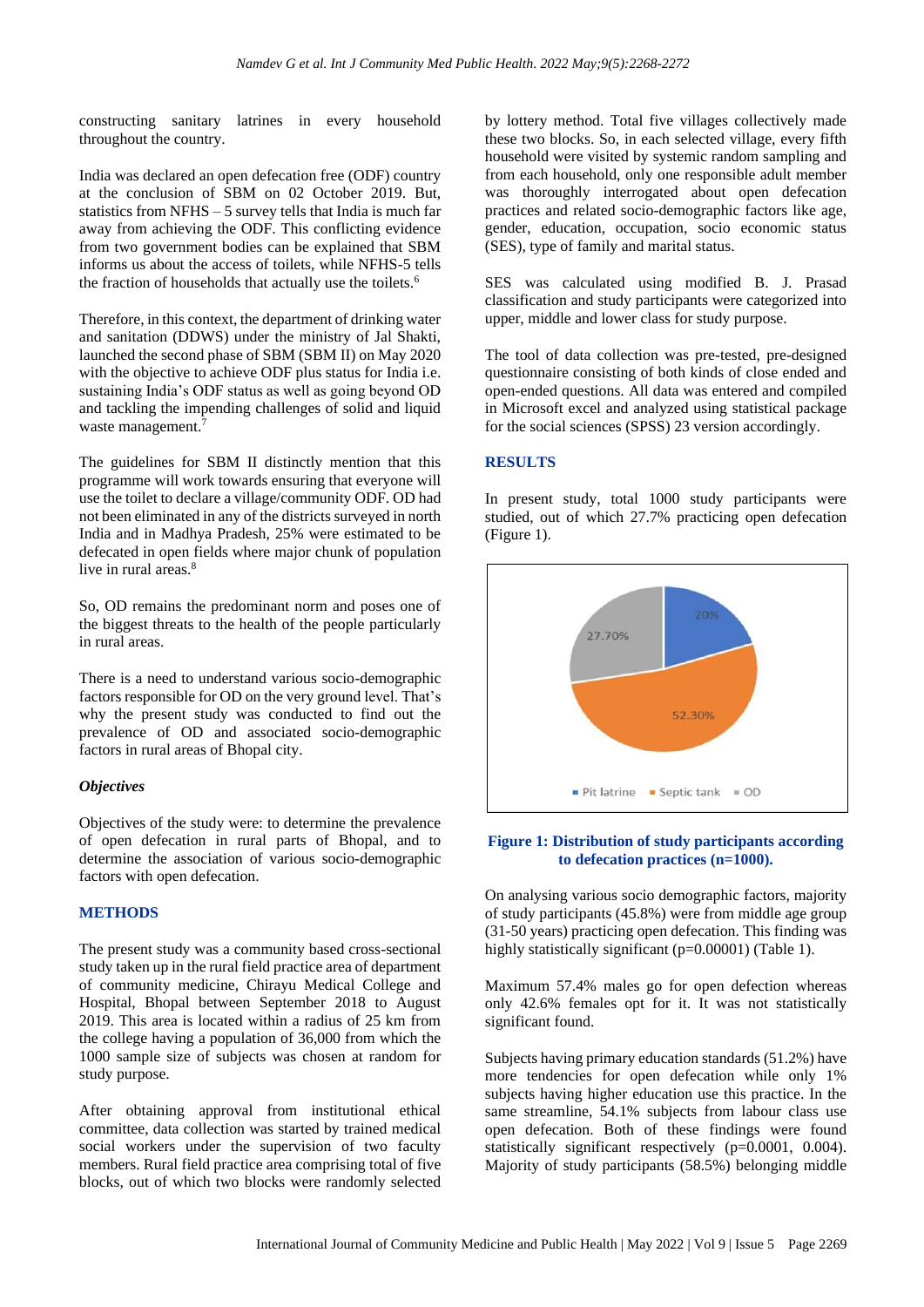SES opt for OD and was proved a very highly statistically significant finding (p=0.0001).

By further analysing other factors like marital status and type of family with OD practice, both of them were also significant findings with p value 0.01 and 0.001 respectively (Table 1). Table 2 describes binary logistic regression analysis of those factors which shows significant predictors for open defecation in univariate analysis.

In the age group between 31 to 50 year and >50 year age groups doing less OD practices as compared to <30-year age group with odds ratio 0.54 and 0.39 respectively which is statistically significant with p value 0.003 and 0.001 respectively. More literate study participants are very less likely to do OD practice as compared with illiterate subjects. It also found statistically significant.

On regression analysis of occupation variable, farmer group is taken as reference group and it was found that labour class, businessmen and service class are having more probability of practicing OD with odds ratio 1.8, 2.6, and 3.0 respectively. This finding was statistically significant.

Majority of study participants belonging middle SES has 3.4 times high probability of practicing OD as compared to the reference group i.e. upper SES which was found highly statistically significant (p=0.0001) whereas participants of lower SES having double probability of practicing OD  $(p=0.001)$ .

Unmarried study participants are 3 times higher chances of practicing OD in contrast with married subjects. It is found statistically significant (p=0.002). Participants living in Joint family are less likely practicing OD as compared with subjects possessing nuclear family (p=0.0001).

#### **Table 1: Association of socio-demographic determinants of study participants with OD (N=1000).**

| <b>Variables</b>      |                     | OD            | OD           |                 |         |  |
|-----------------------|---------------------|---------------|--------------|-----------------|---------|--|
|                       |                     | Yes N $(\% )$ | No N $(\% )$ | Total N $(\% )$ | P value |  |
| Age (years)           | $<$ 30              | 99 (35.8)     | 137(19)      | 236             |         |  |
|                       | $31 - 50$           | 127(45.8)     | 362(50)      | 489             | 0.0001  |  |
|                       | >50                 | 51 (18.4)     | 275 (31)     | 275             |         |  |
| <b>Sex</b>            | Male                | 159 (57.4)    | 442(61.1)    | 601             | 0.281   |  |
|                       | Female              | 118 (42.6)    | 281(38.9)    | 399             |         |  |
|                       | Illiterate          | 77(27.8)      | 40(5.5)      | 117             |         |  |
|                       | Primary             | 142 (51.2)    | 342 (47.3)   | 484             |         |  |
|                       | Middle              | 35(12.6)      | 253(35)      | 288             |         |  |
| <b>Education</b>      | Higher<br>secondary | 20(7.2)       | 84 (11.6)    | 104             | 0.0001  |  |
|                       | Graduate            | 03(1.08)      | 04(0.5)      | 07              |         |  |
|                       | Farmer              | 38 (13.7)     | 157(21.8)    | 195             | 0.004   |  |
|                       | Labour              | 150(54.1)     | 357 (49.4)   | 507             |         |  |
| Occupation            | Service             | 09(3.2)       | 13(1.8)      | 22              |         |  |
|                       | Student             | 04(1.4)       | 10(1.38)     | 14              |         |  |
|                       | Housewife           | 45(16.2)      | 141(19.5)    | 186             |         |  |
|                       | <b>Businessmen</b>  | 31(11.2)      | 45(6.2)      | 76              |         |  |
|                       | Upper               | 68 (24.5)     | 347 (18)     | 415             |         |  |
| <b>SES</b>            | Middle              | 162(58.5)     | 253(35)      | 415             | 0.0001  |  |
|                       | Lower               | 47(17)        | 123(17)      | 170             |         |  |
| <b>Marital status</b> | Married             | 242 (87.3)    | 662 (91.6)   | 904             | 0.01    |  |
|                       | Unmarried           | 23(8.3)       | 21(2.9)      | 44              |         |  |
|                       | Others              | 12(4.3)       | 40(5.5)      | 52              |         |  |
| <b>Type of family</b> | Nuclear             | 151(54.5)     | 247 (34.1)   | 398             | 0.001   |  |
|                       | Joint               | 126(45.5)     | 476 (65.9)   | 602             |         |  |
| <b>Total</b>          |                     | 277           | 723          | 1000            |         |  |

#### **Table 2: Bivariate logistic regression analysis of socio-demographic factors with OD (N=1000).**

| <b>Variables</b>        |           | OD<br>Yes N $(%$ | <b>Unadjusted OR</b><br>$(95\%CI)$ | P value | <b>Adjusted OR</b><br>$(95\% \text{ CI})$ | <b>P</b> value |
|-------------------------|-----------|------------------|------------------------------------|---------|-------------------------------------------|----------------|
| Age group<br>(in years) | $0$ to 30 | 99 (35.8)        | Reference                          |         |                                           |                |
|                         | 31 to 50  | 127(45.9)        | 0.48                               | 0.0001  | 0.540                                     | 0.003          |
|                         | >50       | 51(18.4)         | 0.31                               | 0.0001  | 0.395                                     | 0.001          |

Continued.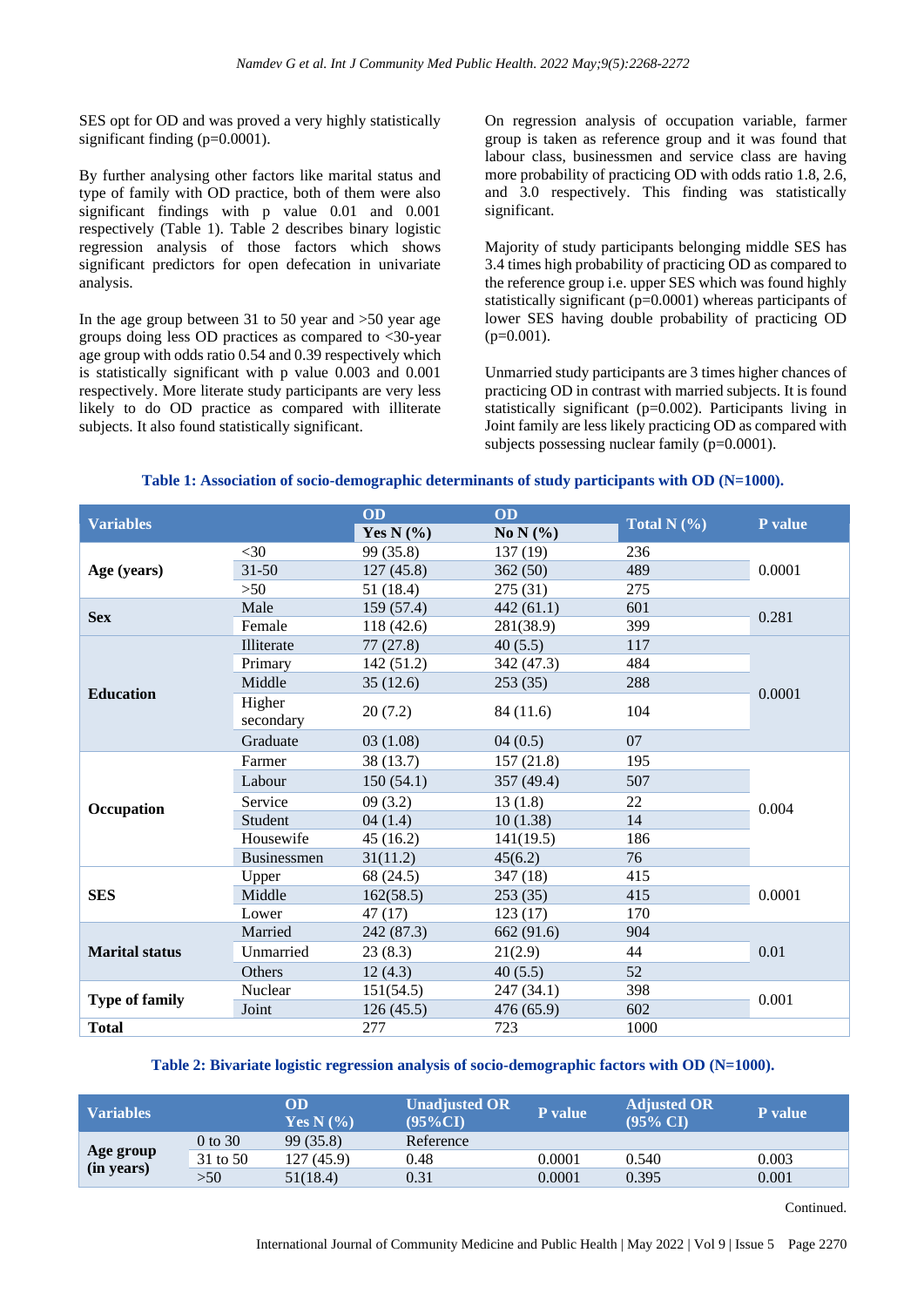| <b>Variables</b>         |                              | <b>OD</b><br>Yes N $(\% )$ | <b>Unadjusted OR</b><br>$(95\%CI)$ | P value | <b>Adjusted OR</b><br>$(95\% \text{ CI})$ | P value |
|--------------------------|------------------------------|----------------------------|------------------------------------|---------|-------------------------------------------|---------|
| <b>Education</b>         | Illiterate                   | 77 (27.8)                  | Reference                          |         |                                           |         |
|                          | Primary                      | 142(51.2)                  | 0.21                               | 0.0001  | 0.145                                     | 0.000   |
|                          | Middle                       | 35(12.6)                   | 0.07                               | 0.0001  | 0.054                                     | 0.000   |
|                          | High<br>school               | 20(7.2)                    | 0.12                               | 0.0001  | 0.050                                     | 0.000   |
|                          | Graduate                     | 3(1.08)                    | 0.38                               | 0.23    | 0.086                                     | 0.005   |
| Occupation               | Farmer                       | 38 (13.7)                  | Reference                          |         |                                           |         |
|                          | Labour                       | 150(54.1)                  | 1.73                               | 0.0072  | 1.808                                     | 0.018   |
|                          | Service                      | 9(3.2)                     | 2.86                               | 0.0253  | 3.099                                     | 0.033   |
|                          | Student                      | 4(1.4)                     | 1.65                               | 0.416   | .571                                      | 0.474   |
|                          | Housewife                    | 45(16.2)                   | 1.31                               | 0.266   | 1.727                                     | 0.068   |
|                          | <b>Business</b><br>and other | 31(11.9)                   | 2.84                               | 0.0004  | 2.635                                     | 0.010   |
| <b>SES</b>               | Upper                        | 68 (24.5)                  | Reference                          |         |                                           |         |
|                          | Middle                       | 162(58.5)                  | 3.26                               | 0.0001  | 3.471                                     | 0.000   |
|                          | Lower                        | 47(16.9)                   | 1.94                               | 0.002   | 2.028                                     | 0.005   |
| <b>Marital</b><br>status | Married                      | 242 (87.3)                 | Reference                          |         |                                           |         |
|                          | Unmarried                    | 23(8.3)                    | 2.99                               | 0.0004  | 3.845                                     | 0.002   |
|                          | <b>Others</b>                | 12(4.3)                    | 0.82                               | 0.558   | 0.972                                     | 0.942   |
| <b>Type of</b><br>family | <b>Nuclear</b>               | 151(54.5)                  | Reference                          |         |                                           |         |
|                          | Joint                        | 126(45.5)                  | 0.433                              | 0.0001  | 0.514                                     | 0.0001  |

#### **DISCUSSION**

The present study was conducted to find out the prevalence of OD and tried to explore socio-demographic factors affecting it. The prevalence of open defecation was found 27.7% which is almost similar with other studies done by Panda et al (23.2%), Vasudevan et al, Kumar et al (35%) and Anuradha et al  $(33\%)$ .<sup>9-12</sup> This finding is much higher with a study done by Ajmer  $(6.67\%)$ .<sup>13</sup> On the contrary, few studies reported much higher prevalence as compared to our study like Bhardwaj et al (67%), Geetha (90%), Shankar et al (78%), Banerjee et al (74.6%), Rakesh et al (78.8%) and Yogananth et al  $(54.8\%)$ .<sup>14-19</sup> It may be due to difference in the level of awareness among study participants. Another reason may be because of having migrate population more in number in study setting.

In our study, on univariate analysis, certain factors like age, education, occupation, SES, marital status and type of family were shown significant association with OD practice and applying binary logistic regression analysis, all of these factors remain significant predicators for OD. These results are almost same with the study conducted by Shankar et al  $(2013).<sup>16</sup>$ 

In this study, significant association was found between SES and OD. It is quite similar with various studies done by Panda et al, Anuradha et al, Banerjee et al, Bedi et al.9,12,13,17 Although middle SES participants got access sanitary latrines, but could not use on long way due to either ill-maintenance or lack of sufficient water.

Kumar et al (TN) observed that females were more practising OD as compared with males in this study.<sup>18</sup> This finding contrasts with our study.

It was also found that OD was more commonly found among labour class and illiterate study participants in his study and showed significant association of gender, education and occupation with OD.<sup>18</sup> These results were similar with present study. Illiterate participants had no idea as well as motivation regarding maintaining better sanitation standards. Even these people also strongly believe in old traditional practices. So, they follow their ancestors.

In present study, labour class was found more practicing OD as contrast with farmer group. This finding opposes with the study done by Rani et al.<sup>2</sup> It may be due to more migratory population not having permanent dwellings. These migratory people also have no enough knowledge about SBM run by government.

#### **CONCLUSION**

OD is more commonly prevalent (27.7%) **i**n rural area in present study. This practice is associated with various socio demographic factors and age, education, occupation, SES, marital status and type of family were found significant predictors for OD.

#### *Recommendations*

There is a drastic need to create awareness among public about sanitation standards. Health education should be